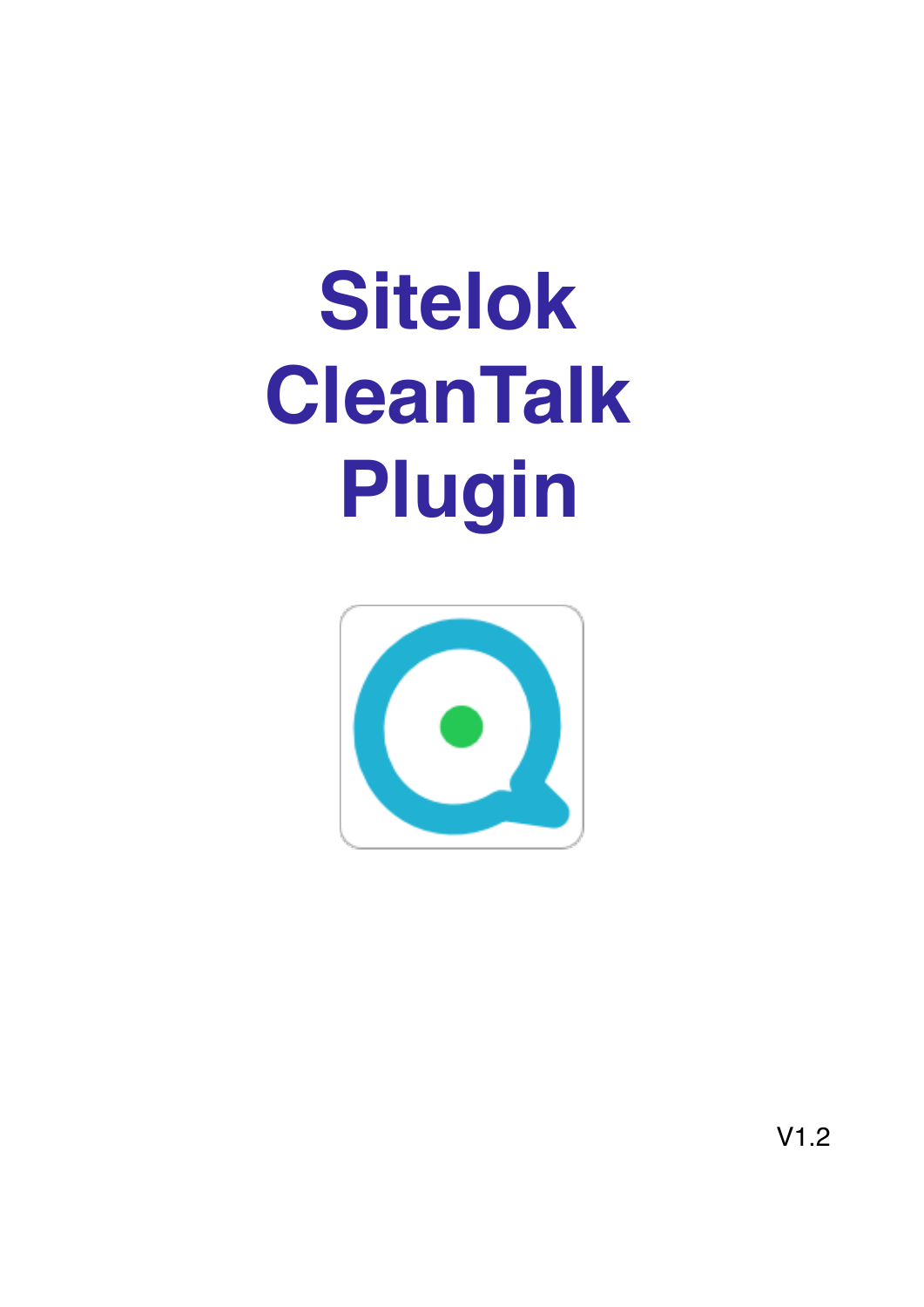#### **Sitelok CleanTalk Plugin**

Copyright 2020 - 2022 Vibralogix. All rights reserved.

This document is provided by Vibralogix for informational purposes only to licensed users of the Sitelok product and is provided on an 'as is' basis without any warranties expressed or implied.

Information in this document is subject to change without notice and does not represent a commitment on the part of Vibralogix. The software described in this document is provided under a license agreement. The software may be used only in accordance with the terms of that license agreement. It is against the law to copy or use the software except as specifically allowed in the license.

It is the users responsibility to ensure the suitability of the product before using it. In no circumstances will Vibralogix be responsible for any loss or damage of data or programs as a result of using the product. Your use of the product implies acceptance of these terms.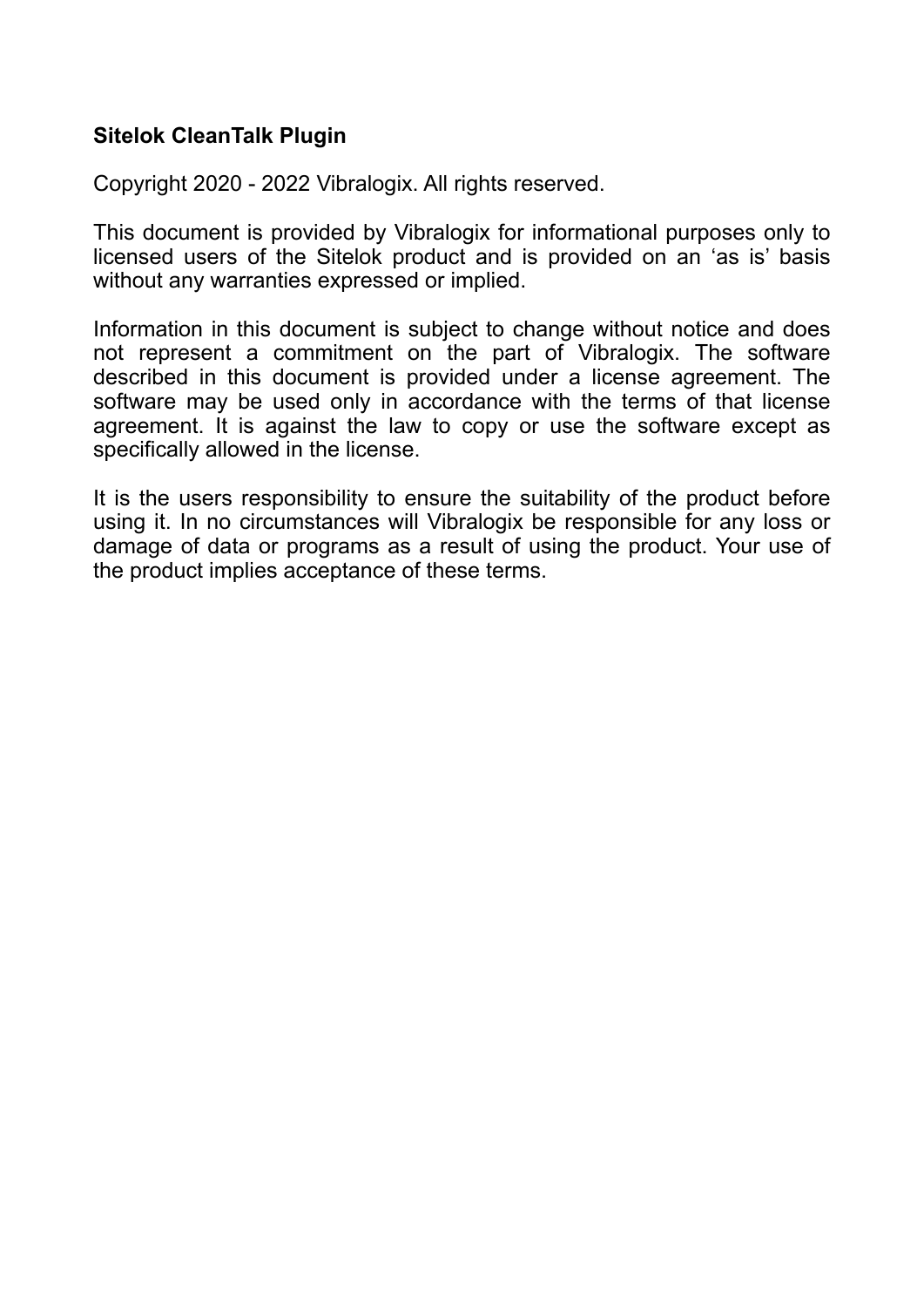# **Contents**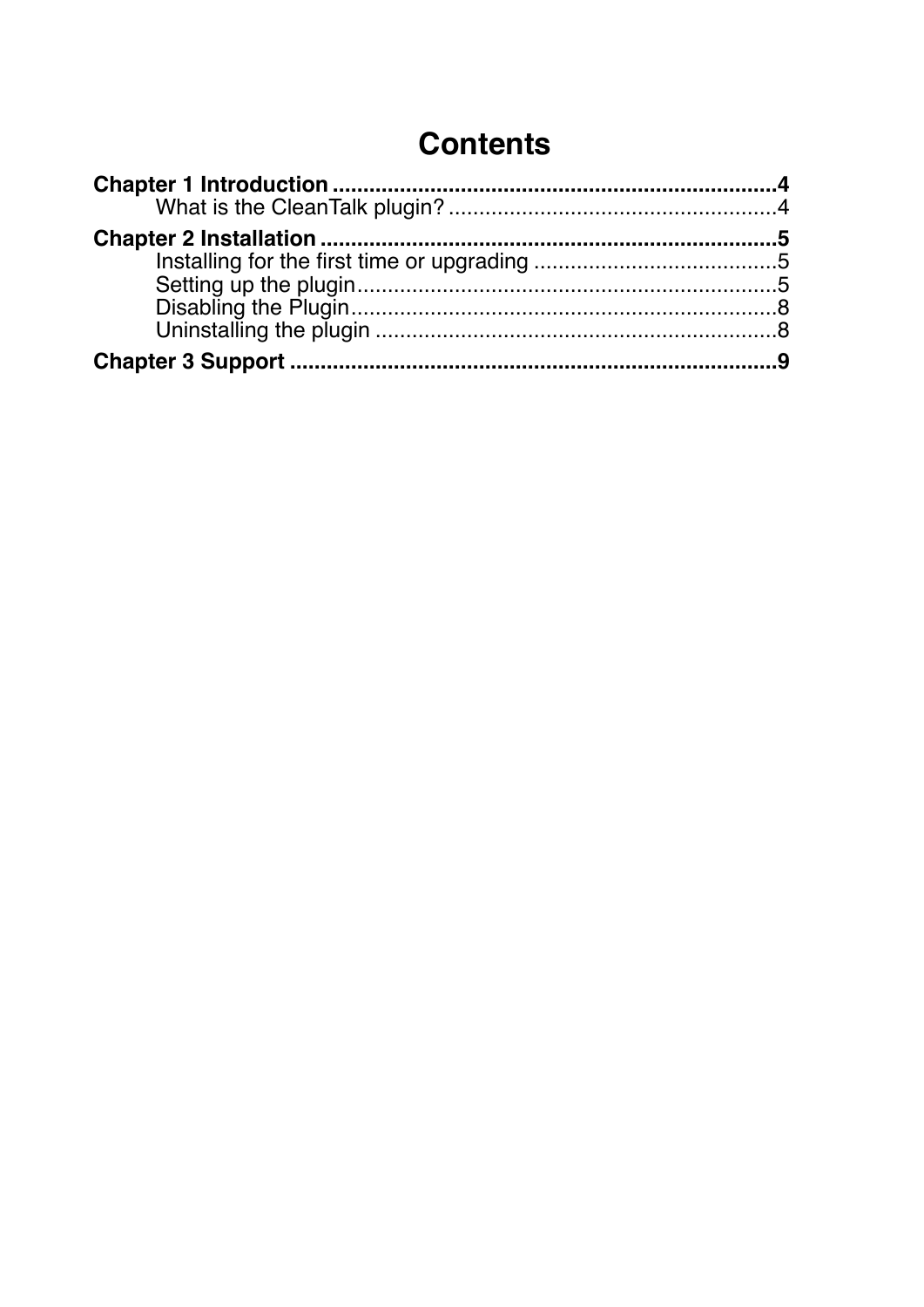# <span id="page-3-0"></span>**Chapter 1 Introduction**

# <span id="page-3-1"></span>**What is the CleanTalk plugin?**

CleanTalk Anti Spam [\(http://cleantalk.org/?pid=411215](http://cleantalk.org/?pid=411215)) is a third party service which checks users email and IP against blacklists. The Sitelok CleanTalk plugin connects to their API service to check users on registration. It can also optionally check messages sent via the contact form or messaging plugin.

Other features are available from CleanTalk including the ability to block access from specific countries, IP's and email domains etc.

At the time of writing Cleantalk have a low charge of around \$8 per year.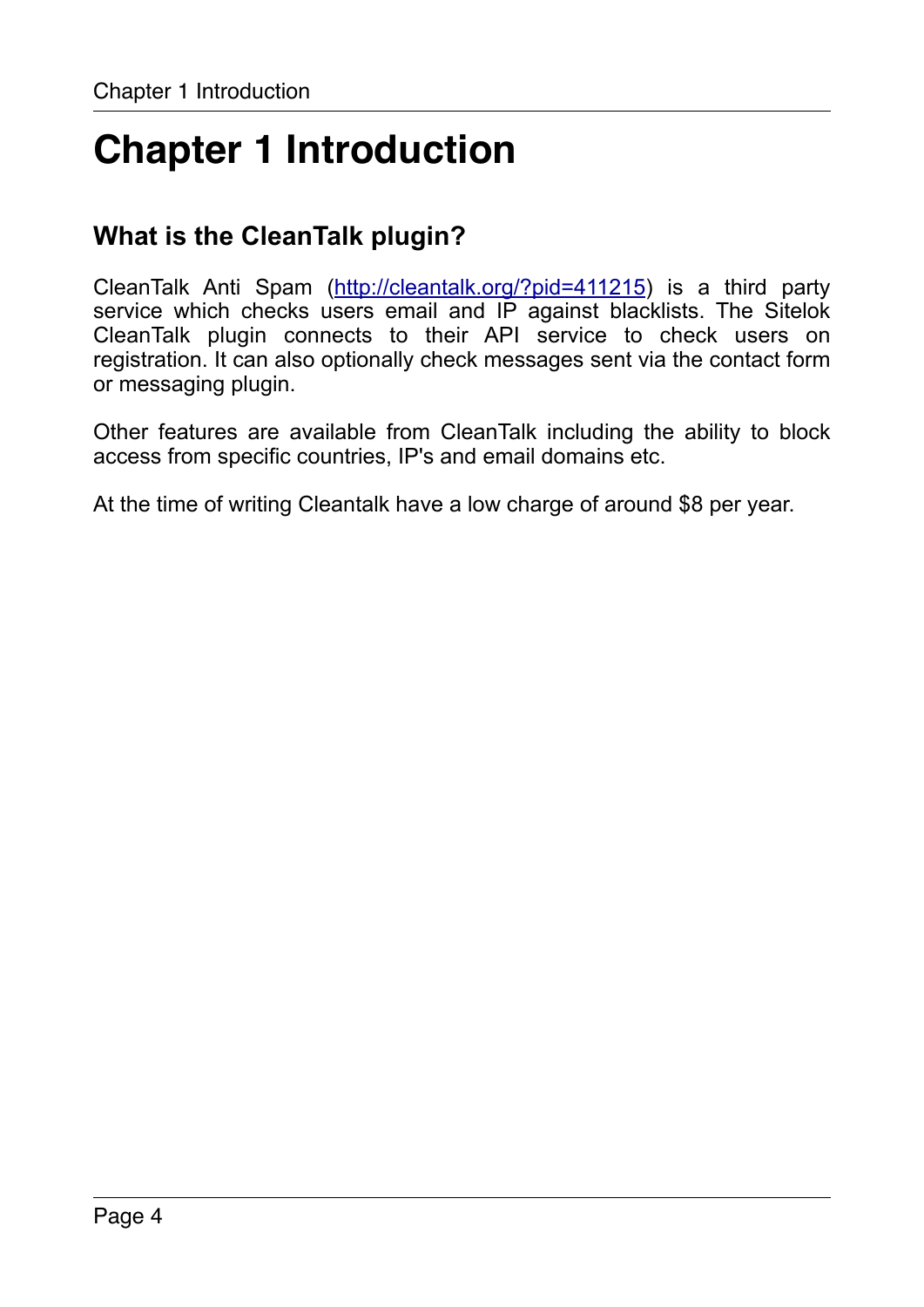# <span id="page-4-0"></span>**Chapter 2 Installation**

## <span id="page-4-1"></span>**Installing for the first time or upgrading**

- 1) Extract the contents of the zip file to your PC.
- 2) Upload the plugin cleantalk folder to your existing Sitelok slpw folder using FTP. There are no special permissions required on most servers.
- 3) Login to the Sitelok control panel.
- 4) Open the following URL in the browser

https://www.yoursite.com/slpw/plugin\_cleantalk/install.php

which will start the installation process. If all is well you will be taken to the plugin preferences page where you will see the plugin listed.

If you have any problems with installation please let us know so that we can help you.

## <span id="page-4-2"></span>**Setting up the plugin**

You can access the plugin configuration by selecting CleanTalk from the Plugins menu.

#### **CleanTalk API key**

First of all you will need to register for an account with CleanTalk by click the blue link. Once you have registered, login and retrieve your Database API key. Normally CleanTalk will provide a trial period enabling you to test the service. You should pay for their Database API service before the trial finishes. Enter the API key in the CleanTalk API key field.

| $Q$ CleanTalk            |                            |
|--------------------------|----------------------------|
| CleanTalk account        |                            |
|                          |                            |
| <b>CleanTalk API key</b> |                            |
| hecgwi4fg3dgi            | Signup to get your API Key |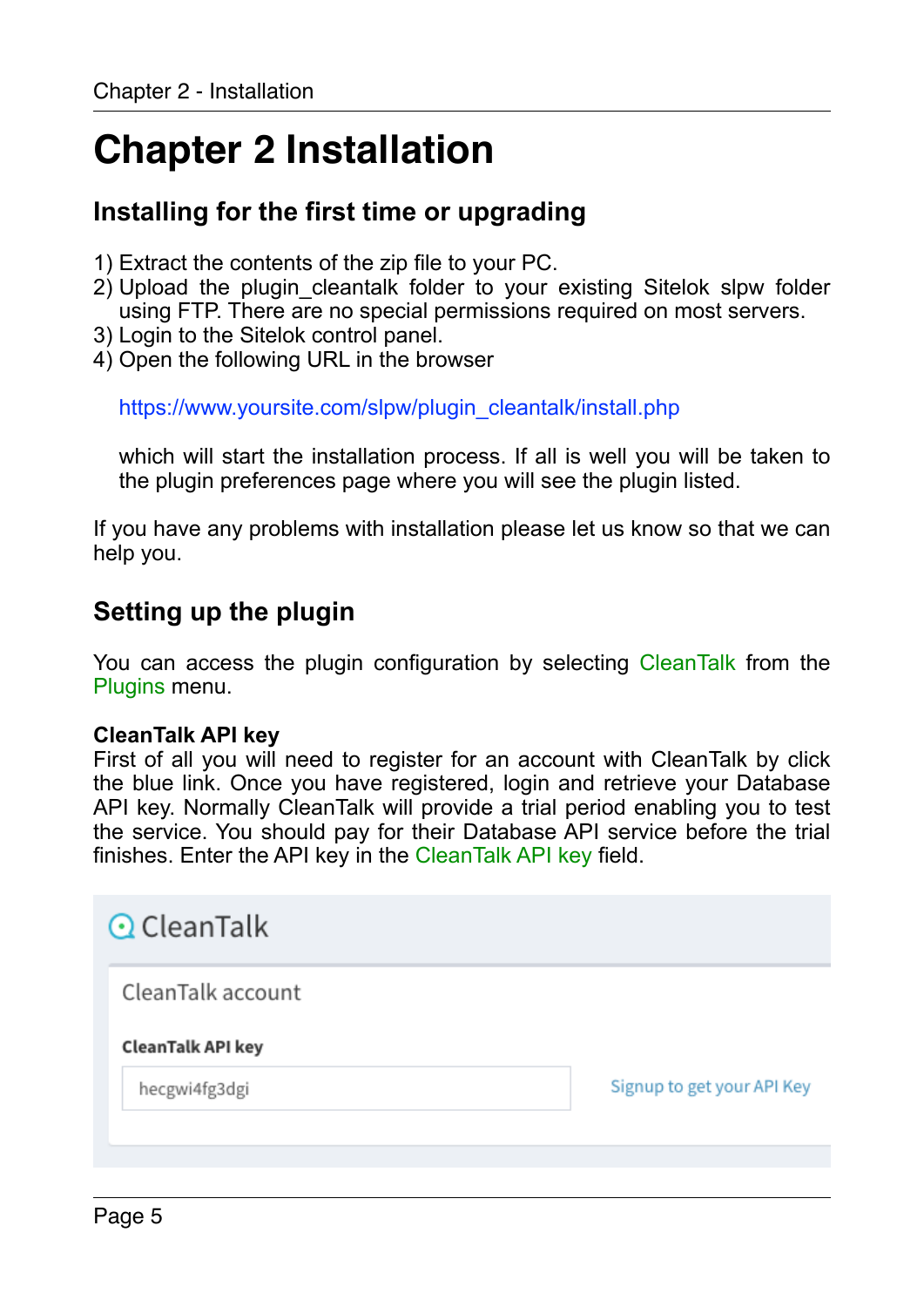#### **Registration forms**

| Registration forms                                                           |                                                        |
|------------------------------------------------------------------------------|--------------------------------------------------------|
| <b>Check user registrations</b><br>$\checkmark$<br>Message for blocked users |                                                        |
| Your registraton has been refused                                            | Leave empty to show explanation message from CleanTalk |
| Log blocked registrations                                                    |                                                        |

#### **Check user registrations**

To enable CleanTalk to verify new users when they register via a registration form check the Check user registrations checkbox.

#### **Message for blocked users**

You can enter the message that is displayed to the user if they are rejected by CleanTalk. If you leave the field empty the message returned by CleanTalk will be shown instead.

#### **Log blocked registrations**

If you check this box then users blocked will be logged in the Sitelok log.

#### **Contact forms**

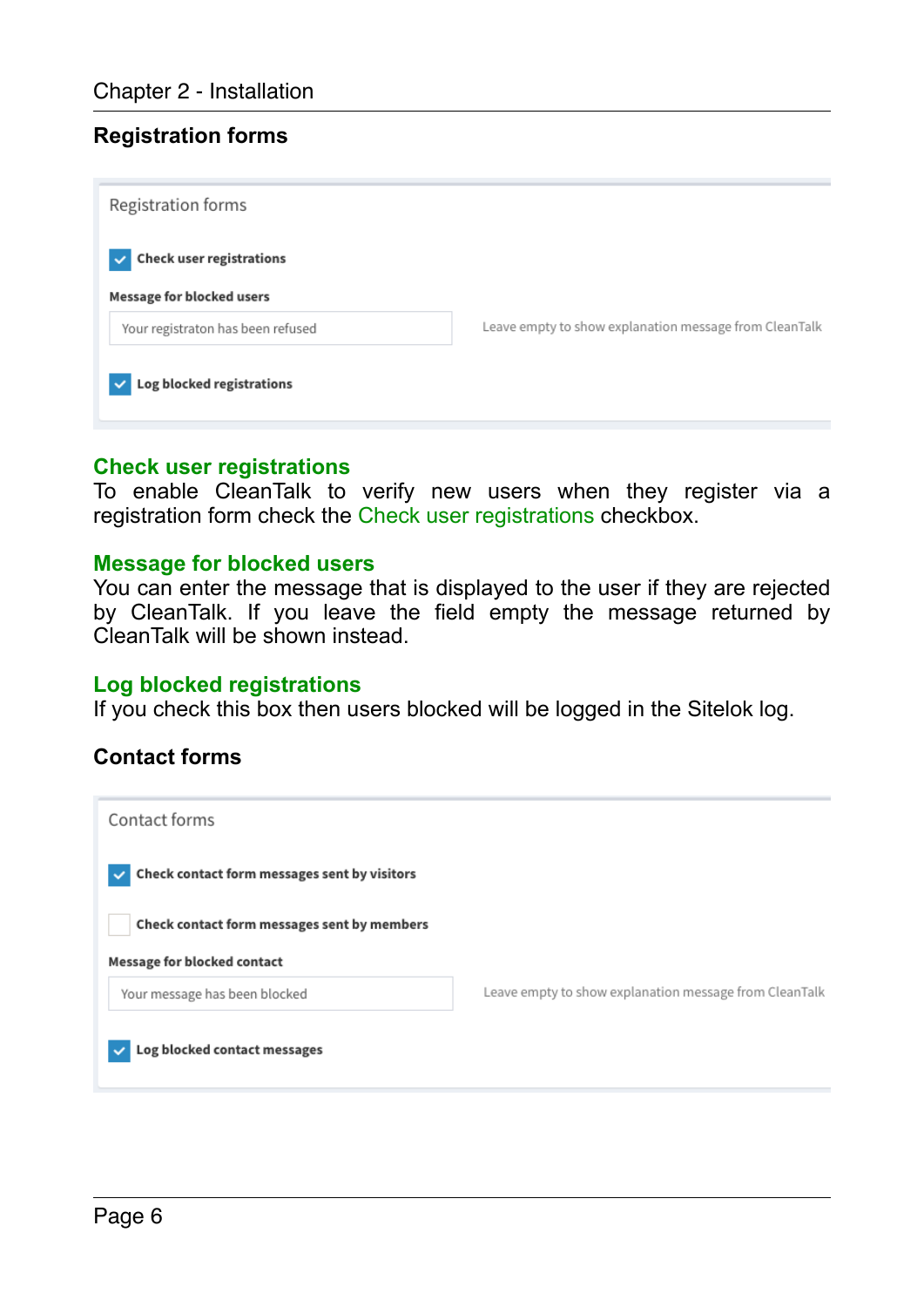#### **Check contact form messages sent by visitors**

To enable CleanTalk to check messages sent by visitors (not logged in users) via a contact form check the checkbox.

#### **Check contact form messages sent by members**

To enable CleanTalk to check messages sent via a contact form by logged in members check the checkbox.

#### **Message for blocked contact**

You can enter the message that is displayed to the user if their contact is rejected by CleanTalk. If you leave the field empty the message returned by CleanTalk will be shown instead.

#### **Log blocked contact messages**

If you check this box then blocked messages will be logged in the Sitelok log.

#### **Messaging & profile plugin** (if V2.2 or above installed)



#### **Check chat messages sent**

To enable CleanTalk to check messages sent via a message box check the checkbox.

#### **Message for blocked chat**

You can enter the message that is displayed to the user when a message is blocked by CleanTalk. If you leave the field empty the message returned by CleanTalk will be shown instead.

#### **Log blocked chat messages**

If you check this box then blocked messages will be logged in the Sitelok log.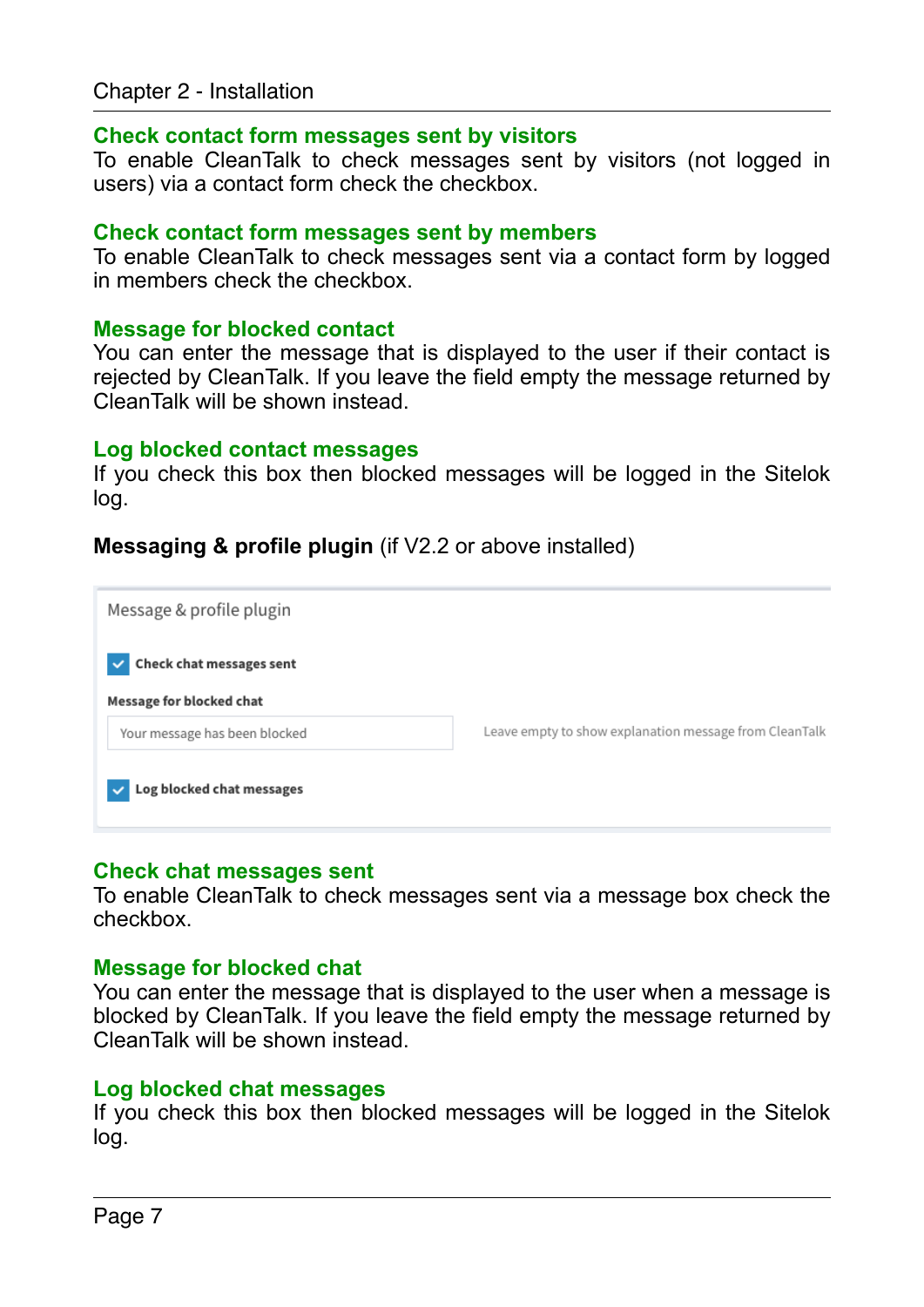## <span id="page-7-0"></span>**Disabling the Plugin**

To disable the CleanTalk plugin select **Plugin Preferences** in the **Plugin** menu option of Sitelok. Uncheck the enable box for the plugin and click the **Save** button.

You can enable it again in the same way.

## <span id="page-7-1"></span>**Uninstalling the plugin**

To permanently remove the plugin and its settings follow these steps.

- 1) Disable the plugin as above.
- 2) Click the delete icon next the plugin in the disabled plugins section.
- 3) Confirm the action in the alert box.

If the plugin is uninstalled successfully you will be returned to the plugin preferences page.